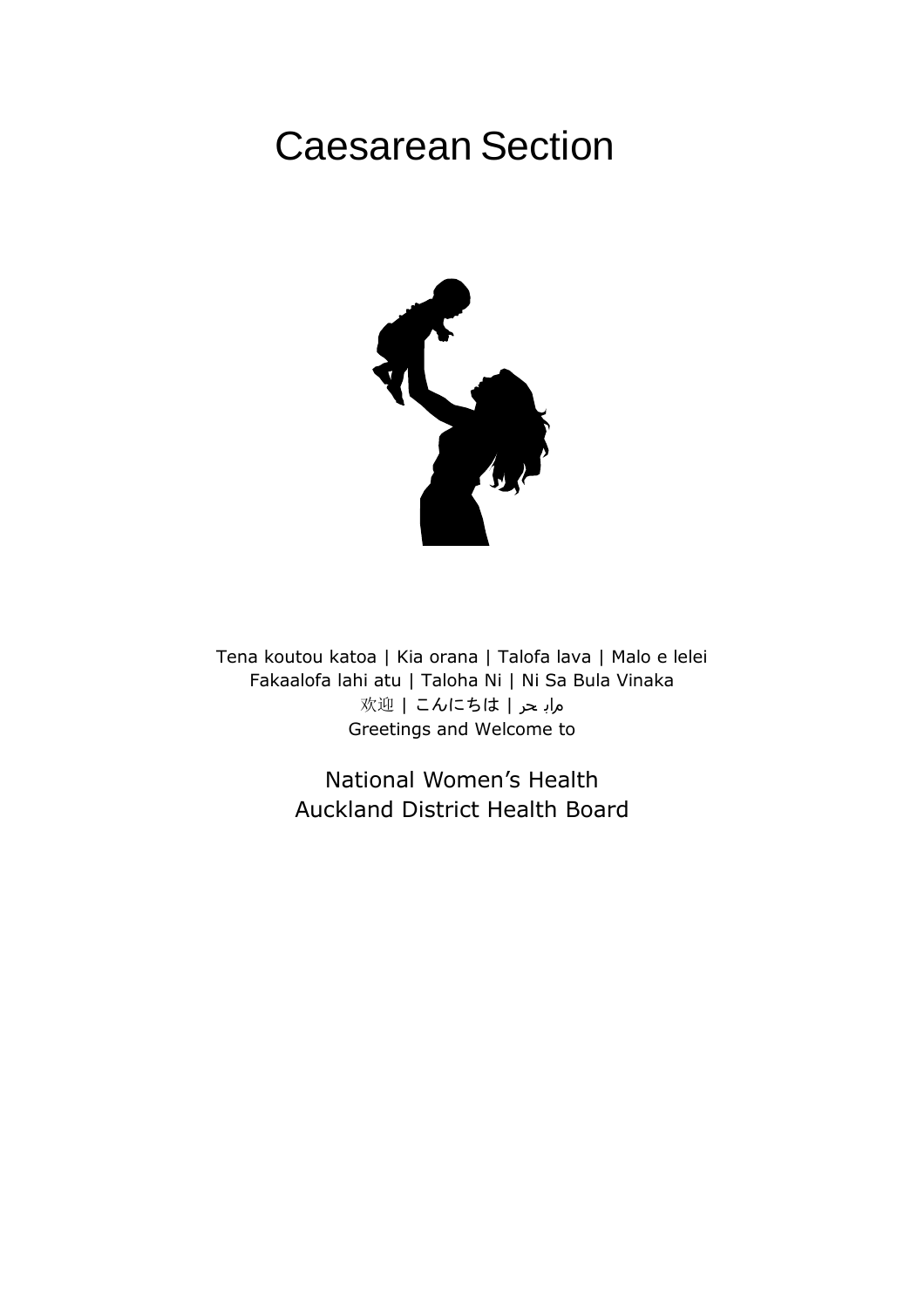#### **Introduction**

This booklet is for women who have been advised to have their baby by caesarean section. Information is provided on:

- the caesarean operation.
- the different types of anaesthesia used.
- what happens on the day of surgery.
- enhancing your recovery after your caesarean.
- a diary for you to record your progress (if you wish it is not compulsory).
- pain relief following your caesarean.
- caring for your baby.
- helpful contacts.

#### **Caesarean section**

A caesarean section is carried out because a vaginal birth is not possible or safe. It can be just as satisfying as a vaginal delivery and you should not feel this is in any sense a failure. Your obstetrician will tell you the reasons for recommending a caesarean, give an explanation of the operation and obtain your consent.

If the caesarean section is recommended because of concern about your baby, a member of the paediatric team will be present in theatre in case your baby needs continuing specialised care in the newborn service after delivery.

#### **When is a caesarean necessary?**

#### *A planned or elective caesarean section.*

Your caesarean may be planned in advance; this is called an elective caesarean section. This maybe recommended if:

- The placenta is blocking the cervix (entrance to the womb) so the baby cannot be delivered vaginally. This is called placenta praevia.
- There is an active infection in the birth canal such as genital herpes at the onset of labour.
- There is a complication of pregnancy such as pre-eclampsia or a serious medical condition.
- You have had a previous caesarean and a subsequent vaginal birth is not considered to be safe
- You have had previous major surgery to the uterus (womb) or have uterine abnormalities.
- Growth restriction and prematurity of your baby.
- The baby is in a transverse (lying sideways), or other unfavourable position and is unable to be born vaginally.

2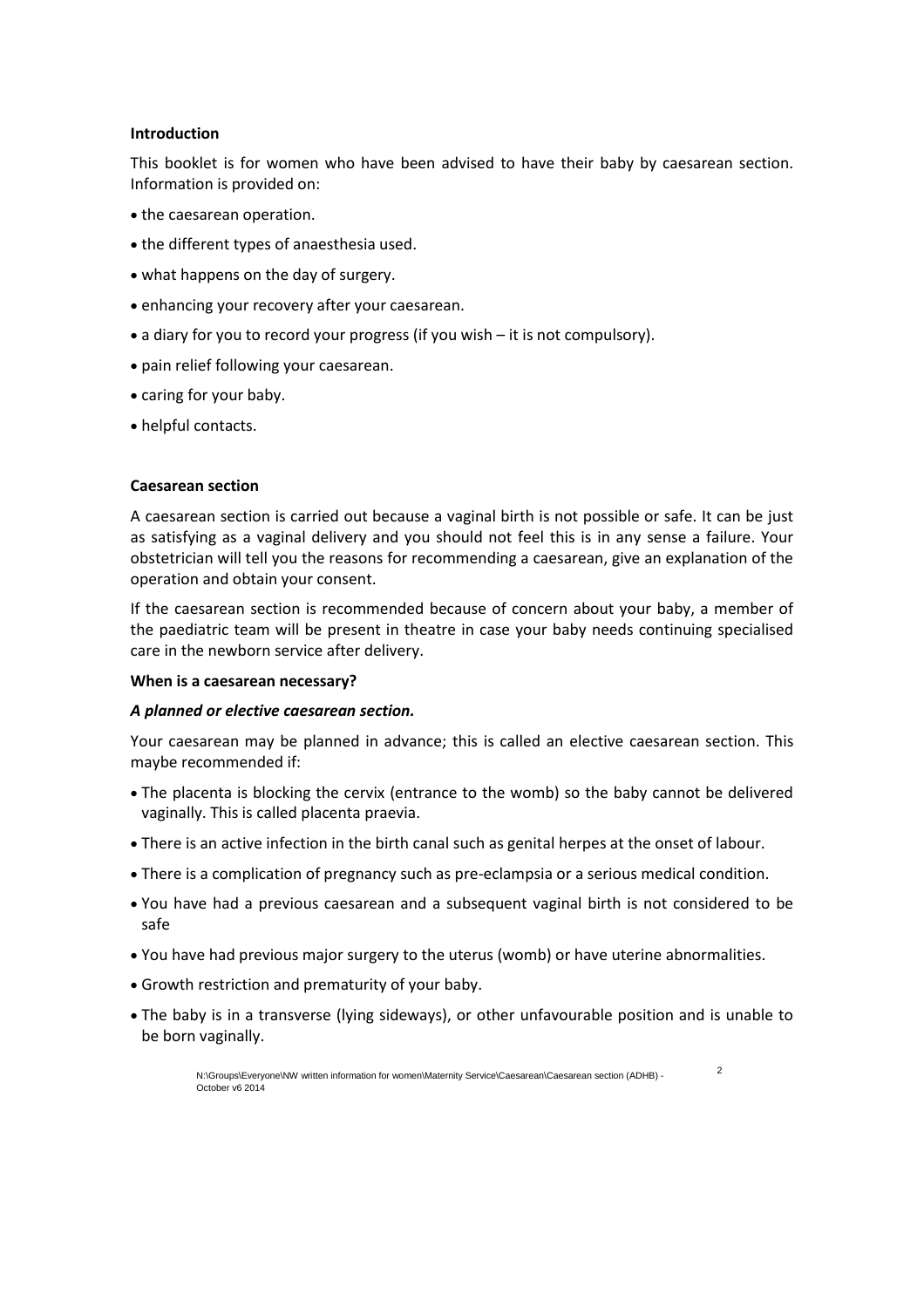The baby is too large to move through the birth canal.

#### *An emergency caesarean section.*

In some cases a caesarean section may be recommended in a hurry, usually when you are already in labour. This is an emergency caesarean section. This maybe necessary if:

- The labour is prolonged and not progressing.
- The baby's heartbeat shows signs of distress.
- The cervix does not open up (dilate) for the baby to pass through.
- An attempt at a forceps or ventouse suction delivery has been unsuccessful.
- The mother develops serious complications of pregnancy such as worsening pre-eclampsia.
- The placenta detaches itself from the uterine wall (called a placental abruption) that results in excessive bleeding.
- The umbilical cord has dropped out through the cervix.
- Infection of the uterus, particularly if the waters have been broken for some time.
- Uterine rupture.

#### **Anaesthesia**

There are two main types of anaesthesia for caesarean section. You can be either awake or asleep.

The anaesthetist will meet you before your operation to discuss the choice of anaesthetic, and answer any questions you may have. In some emergency situations this discussion may not be possible.

Obstetric anaesthetists are doctors who specialise in the anaesthetic care and welfare of pregnant women and their babies.

Most caesarean sections are done under regional anaesthesia when you are awake but sensation from the lower body is numbed. There are occasions however when you may be advised that one technique is preferable over another.

#### *Regional Anaesthesia.*

There are three types of regional anaesthesia:

1. **Spinal.** This may be used in planned or emergency caesarean section. The spinal cord and nerves that carry feelings from the lower body (and messages to make your muscles move) are contained in a bag of fluid inside your backbone. Local anaesthetic and a pain reliever is put inside this bag of fluid by an injection into your back using a very fine needle. A spinal works quickly with a small dose of anaesthetic.

2. **Epidural.** A thin plastic tube (or catheter) is put outside the bag of fluid near the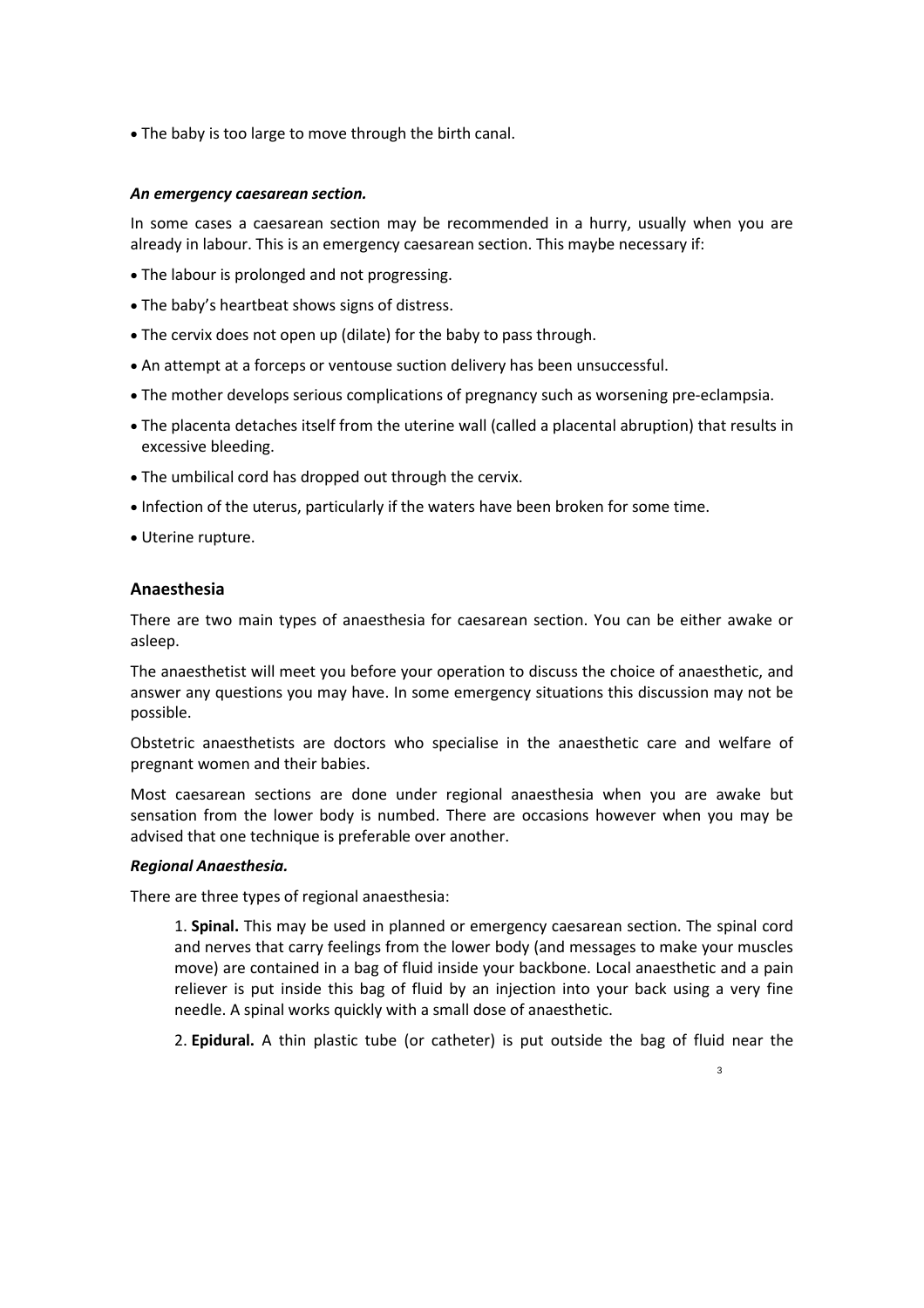nerves carrying pain sensations from your uterus (womb). An epidural is often used for pain relief in labour, using weak local anaesthetic solutions that are fed through the tube when needed. It can also be topped up if you need a caesarean section by using a stronger local anaesthetic solution. A larger dose of anaesthetic is needed than with a spinal and it takes longer to work. It can be topped up during the caesarean operation if needed.

3. **Combined Spinal Epidural or CSE** – a combination of the two. The spinal makes you numb quickly and is used for the caesarean section. The epidural can be used to give more anaesthetic if needed during the operation and to give pain relieving drugs afterwards.

#### **Some common questions asked about regional anaesthesia.**

#### *What will I feel during the caesarean?*

 Some women feel nothing at all. Others feel pulling, pushing and tugging sensations which have been described as similar to baby movements but stronger or like "someone doing the washing up in my tummy." These sensations are normally short-lived. It is rare to feel discomfort or pain but if you do you must tell the anaesthetist straight away. Extra pain relief can be given if needed. Occasionally it may be necessary to give you a general anaesthetic (when you are put to sleep).

#### *What happens if the regional does not work?*

 Occasionally the regional anaesthetic fails to work and a general anaesthetic (when you are put to sleep) has to be given.

#### *Are there any side effects?*

 A regional anaesthetic is usually safer for mother and baby and allows you and your partner/support person to experience the birth together.

Although many women experience no ill effects at all, regional anesthesia can be associated with some side effects.

- lowering of the blood pressure. This can make you feel sick but is easily treated.
- severe headache in 1 in every 200 women. This can be treated.
- temporary bruising to the nerves in one leg which may last several weeks to several months. This happens in 1 in 10,000 women.

4

Also they may cause:

- itching during the operation and afterwards; this can be treated.
- $\bullet$  feeling shaky; this is not serious.
- $\bullet$  feeling sick; this can be treated.

N:\Groups\Everyone\NW written information for women\Maternity Service\Caesarean\Caesarean section (ADHB) - October v6 2014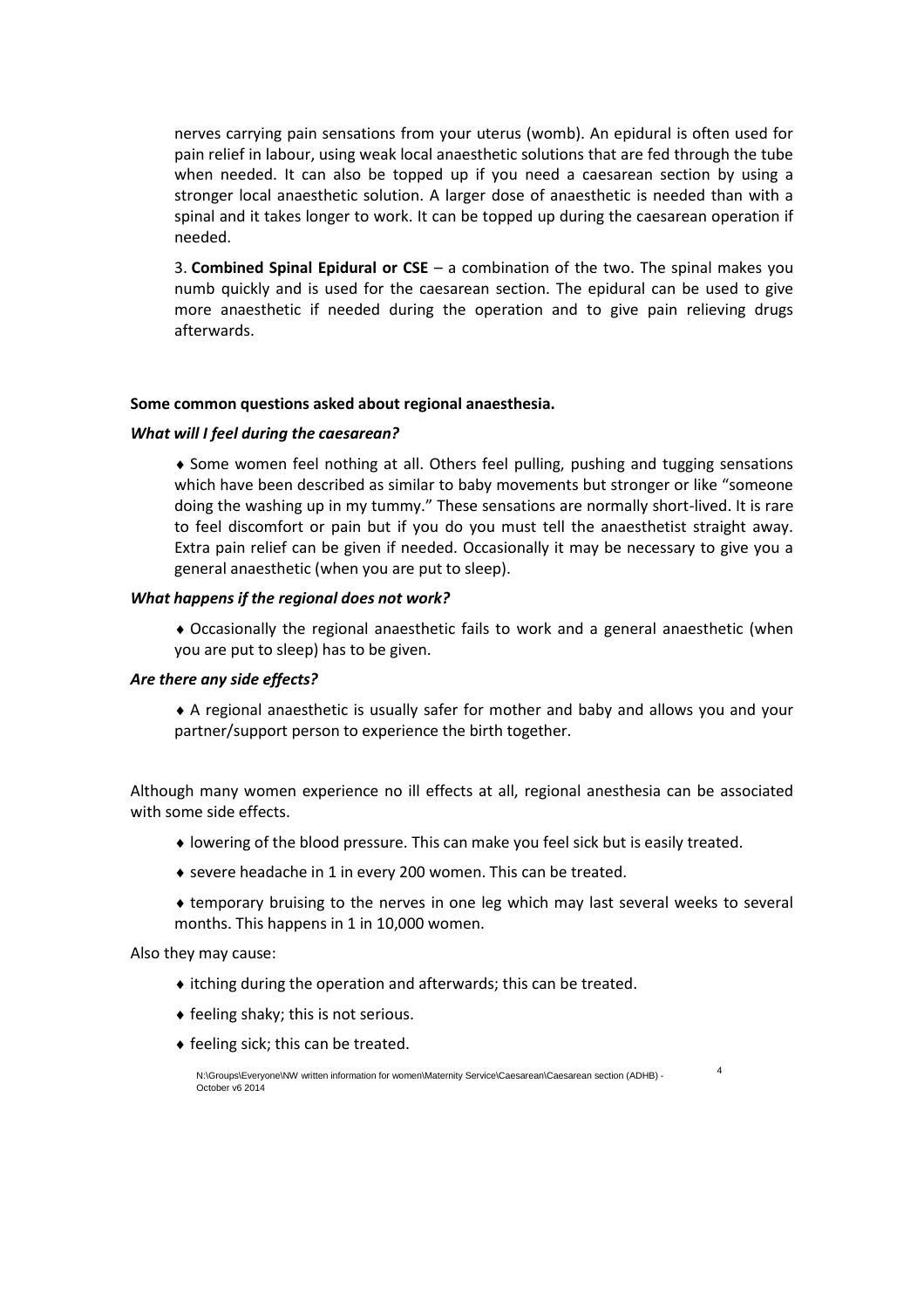tenderness in the back for a few days. This is not unusual and is eased by simple pain relievers such as paracetamol and/or anti-inflammatory pain relief (unless there are contraindications).

#### *Very serious rare complications can include:*

 Pressure on the spinal cord from blood clot or abscess; or injury to the spinal cord or nerves causing weakness or numbness of the leg(s). The risk of this lasting more than 6 months is less than 1 in 82,000 women.

Spinals, epidurals or the combination (CSE) do NOT cause chronic backache.

Unfortunately backache is very common after childbirth, particularly among women who have suffered with it before or during pregnancy, but spinals or epidurals do not make it worse.

The risk of a new backache developing is approximately 1 in 10 pregnant women and is usually related to posture. The backache gets better with time and does not require any intervention apart from pain relief. You can ask your midwife to arrange a physiotherapy appointment.

#### *Are there any advantages?*

Many women are pleased to have a caesarean section under regional anaesthesia as they are awake and can see their baby immediately after birth.

#### *Other advantages are;*

- regional anaesthesia is usually safer for mothers and their baby.
- you and your partner/support person share in the birth.

 you can start bonding with your baby; have skin to skin contact and breastfeed during the operation if you wish, providing surgery is progressing well.

- baby is more alert.
- you are not sleepy afterwards and can soon take part in care for your baby.
- postoperative pain relief is good.

#### *If I had an epidural for labour can it still be used for caesarean section?*

 If you have had an epidural to relieve labour pains and then unexpectedly need to have a caesarean section, we can usually make you more numb for the operation by "topping-up" the same epidural. An epidural can also be left in place after the caesarean for managing pain relief.

#### **What does a general anesthetic involve?**

If you have a general anaesthetic you will be asleep for the caesarean section. It is used less often nowadays. There are occasions when a general anaesthetic is needed:

 $\bullet$  there is not enough time for a regional to work.

 regional anaesthesia is unsuitable/best avoided, such as when the blood cannot clot properly or if there is a lot of bleeding.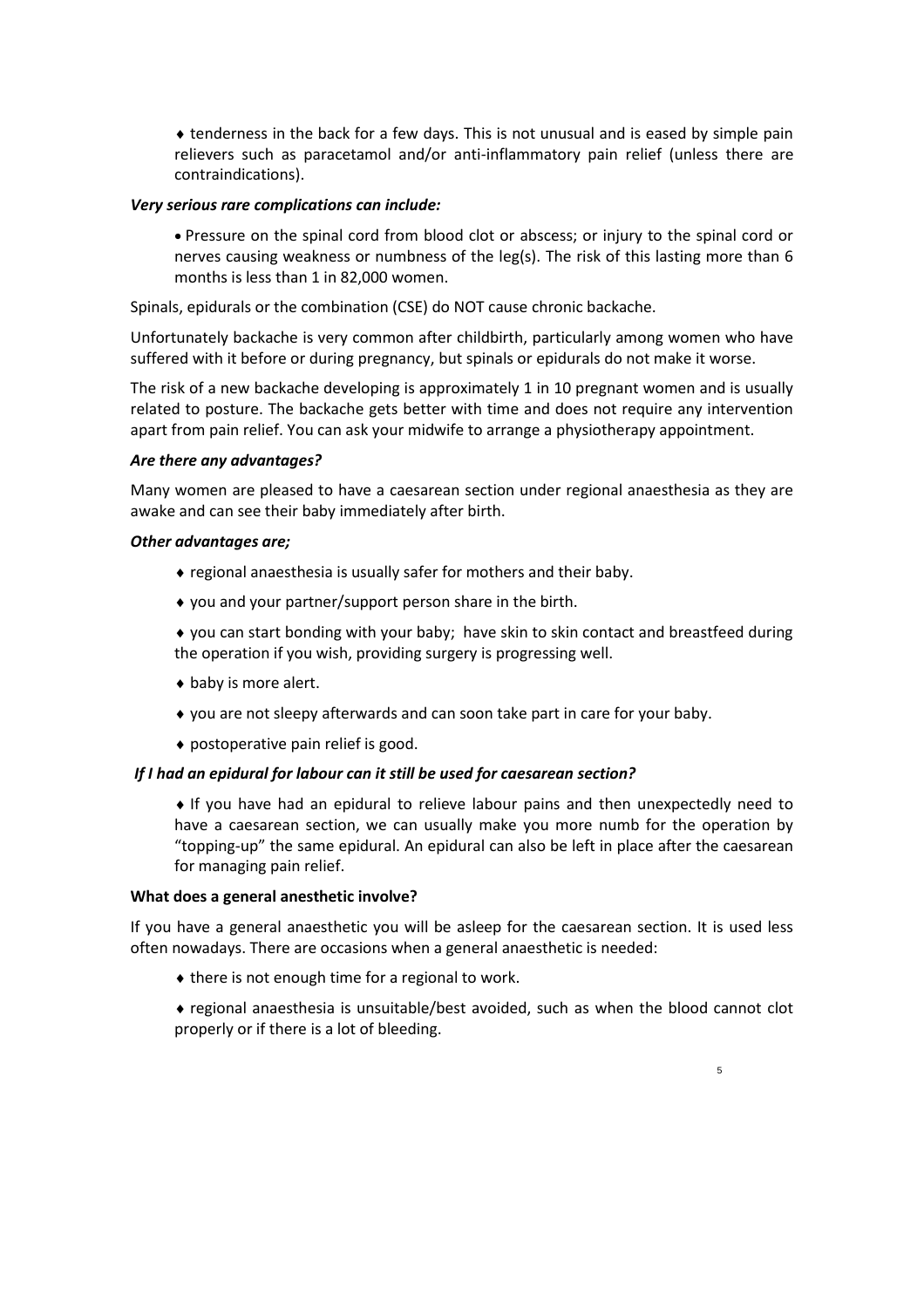if you have a very curved back which makes regional anaesthesia very difficult to do or impossible.

 $\bullet$  if you prefer to be asleep.

The anaesthetist will discuss this with you and give advice as to the suitability of this technique for you.

Your support person will be shown where to wait while you are in the operating theatre as they are unable to be present during surgery under a general anaesthetic.

#### **Some questions asked about general anaesthesia.**

*How quickly will I wake up?*

 You will usually wake soon after the operation is completed, but you may be drowsy for a few hours.

*Will I be sick after the anaesthetic?*

 You may feel sick after the operation but if you do you can be given medication to relieve this.

#### **Preoperative assessment.**

If you are having a planned or elective caesarean section you will be invited to attend a preoperative assessment clinic. You will be seen by the preassessment nurse who will explain:

- the time to come to the hospital on the day of your caesarean.
- the time to stop eating and drinking before your surgery.

You will be given:

- tablets to reduce the acid in your stomach; you need to take one the night before your surgery and one on the morning of your surgery with a small drink of water.
- a carbohydrate drink to have on the morning of surgery. Please note that this drink is not suitable for everyone; so please do not be concerned if you do not receive it.

You will be seen by the anaesthetist who will review your health, pregnancy, medical history and any previous anaesthetics. You may be examined and forms for blood tests will be given. The anaesthetist will discuss the anaesthetic with you. Please do not hesitate to ask any questions or discuss any concerns you may have.

#### **On the Day**

#### **Operating Room Day of Admission (ORDA)**

On the day of your elective caesarean section you will be admitted to ORDA on level 9, Auckland City Hospital. A nurse will prepare you for your caesarean section. It is still important to drink clear fluids until an hour before your appointment time, whether or not you have the carbohydrate drink.

6

#### **Partner/Support Person Information**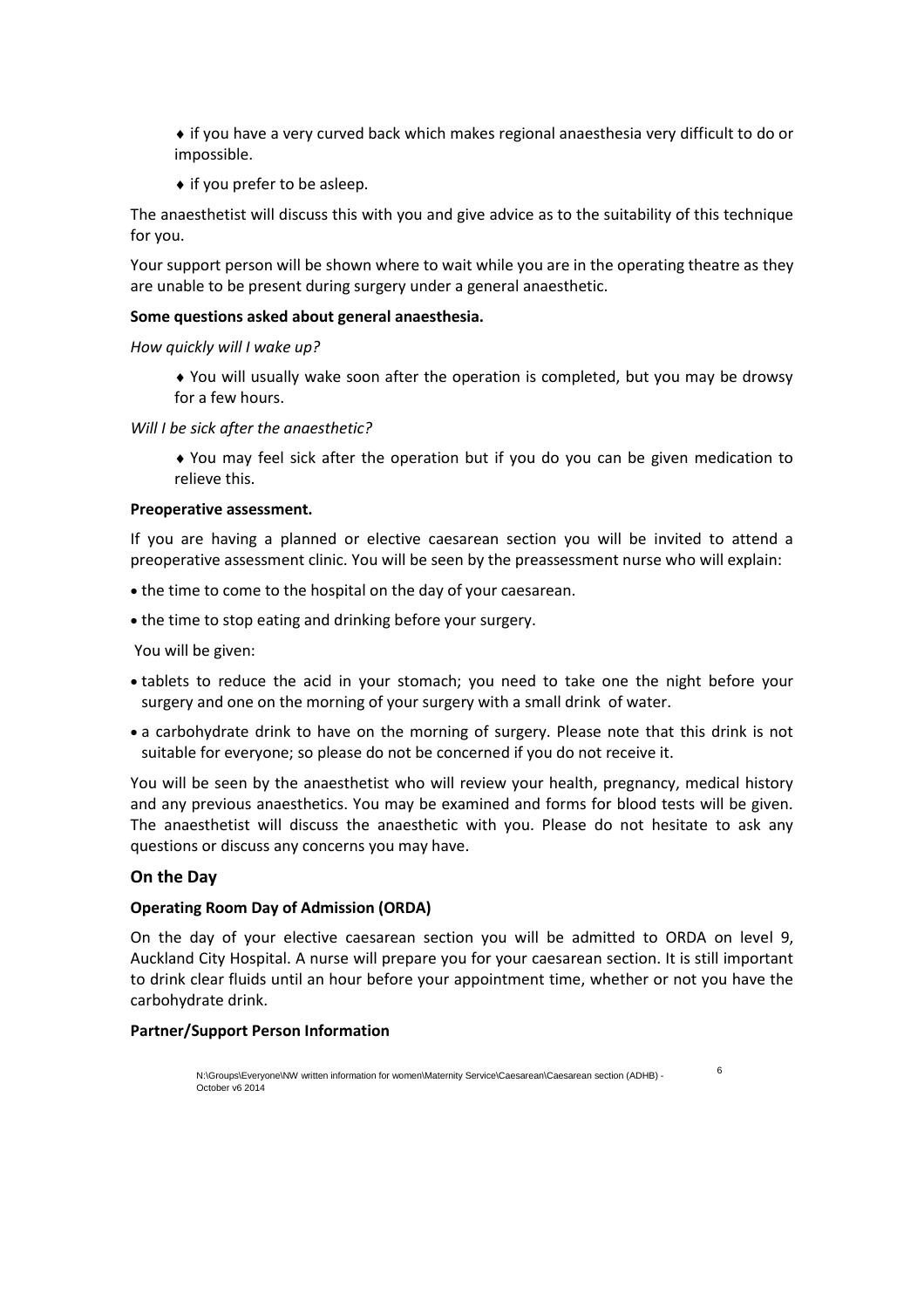If you have a regional anaesthetic and stay awake for your operation, your partner/support person is very welcome to accompany you to theatre and stay with you throughout the surgery. If you are having a general anaesthetic – going to sleep for your operation, your partner/support person will be asked to wait in a waiting area.

Your partner/support person will be shown where to change into theatre clothes and be given a badge to wear. Once inside theatre they will be shown where to sit. The operating theatre is a sterile area, so it is important that they are careful not to touch any of the operating drapes or move around the theatre too much.

Once your baby is born, they will be invited to where the midwife or paediatrician is checking baby.

#### **If they feel unwell at any time they should immediately inform a staff member.**

We encourage you to welcome your baby and take as many photos of mother and baby as you wish.

Please note:

- only one person is allowed to support you in the theatre as the space is limited.
- please do not take photos of staff without their permission.
- please do not use cell phones to make or receive calls whilst in theatre.

#### **Operating Theatre**

In theatre, whether you are awake or asleep for your caesarean you will have equipment attached to measure your heart rate, blood pressure and the amount of oxygen in your blood. This is quite painless.

The anaesthetist (or technician) will set up a drip to give you fluid into your veins in your hand or arm. A local anaesthetic is used to numb the skin first.

#### **Regional anaesthesia.**

If you have regional anaesthesia, you will be asked to sit up (or sometimes lie on your side). After painting your back with an antiseptic solution (it will feel cold!), a suitable point in the middle of your back is found and a little local anaesthetic injection is given to numb the skin. Then the regional anaesthetic needle is placed in your back. Sometimes as this needle goes in you feel a momentary tingling, like an electric shock going down one leg.

You should mention this, but it is important to try to keep still. When the needle is in the correct position, an injection of local anaesthetic and pain relieving medicine is given and the needle removed. This usually takes a few minutes but can take longer if it is difficult to place the needle.

If you are having a combined spinal epidural anaesthetic, after the injection of the anaesthetic medicines, a catheter (tube) is threaded down the needle. The needle is removed leaving the catheter in your back.

The anaesthetic takes effect quickly. Your legs will feel warm, start to tingle and feel heavy. Numbness will spread up your body so you will feel numb from your armpits to your toes.

7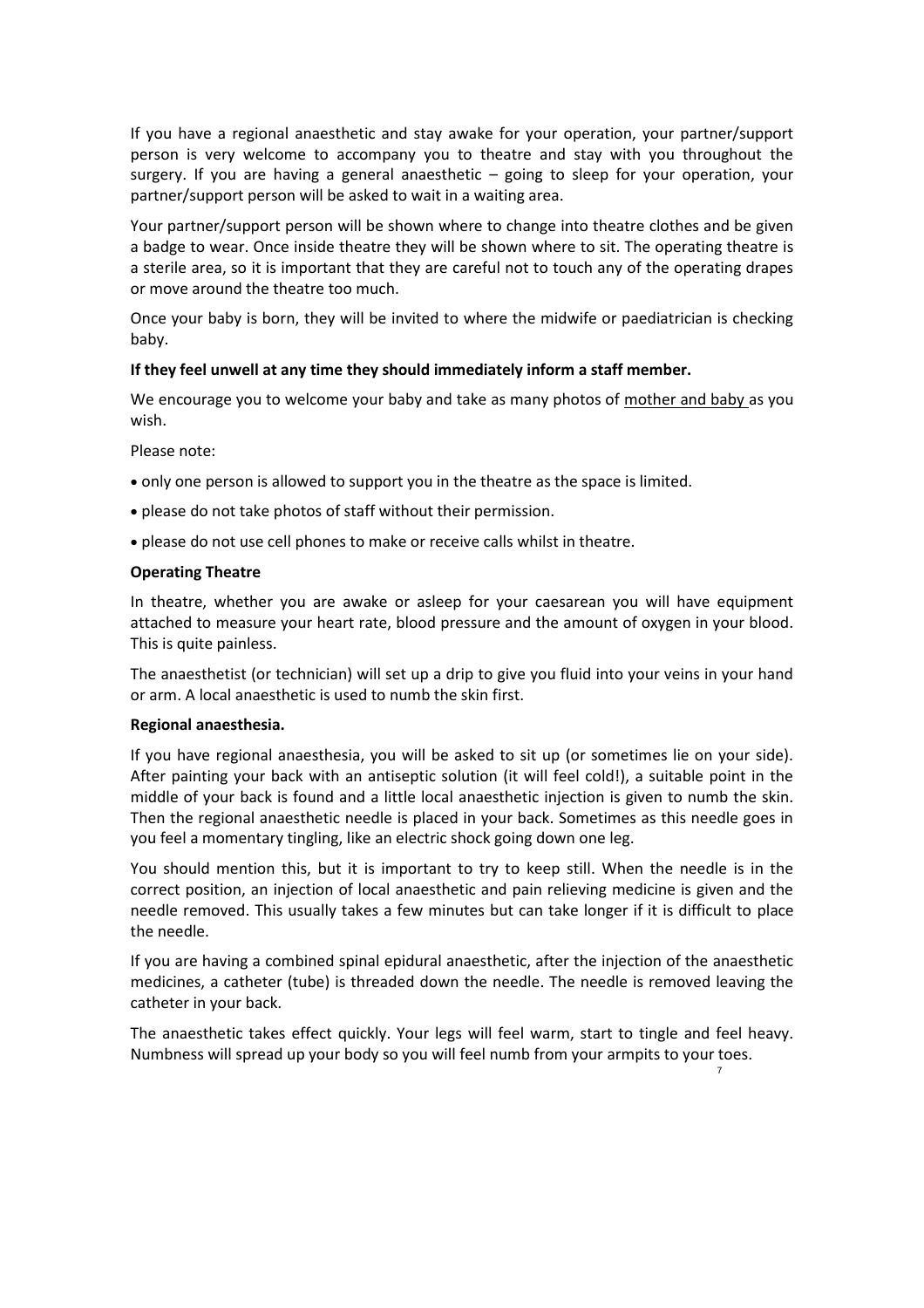Whilst the anaesthetic is taking effect, a urinary catheter will be inserted to drain urine from your bladder. This should not be uncomfortable and will be removed  $8 - 12$  hours after your caesarean section.

You will be placed on your back for the operation with a tilt towards the left side. A screen separates you and your partner/support person from the operation site but if you wish this may be temporarily lowered so you can see the moment of delivery of your baby from your tummy.

Your anaesthetist will check the level of anaesthesia before the operation begins. Your surgeon will also perform a check. The operation will not start until adequate anaesthesia is obtained.

A particular advantage of having a regional anaesthetic is that you are awake when your baby is born and you, your partner/support person and baby can start bonding together. Having skin to skin contact time with your baby helps this bonding process. We encourage you to do this and breastfeed if you wish to do so, as long as you are comfortable and the surgery is going well.

Sometimes there are a lot of staff in the theatre with you. Each person has a specific role and is there to make your caesarean as safe and smooth as possible.

You may be given additional pain relieving medicine towards the end or shortly after the surgery. This is usually paracetamol and anti-inflammatory pain reliever (unless these are not suitable for you).

Occasionally local anaesthetic injections to the wound site, or just above your hips, may be given as further pain relief.

From the start it takes approximately ten minutes before your baby is delivered and a further fifty minutes for the surgery to be finished, when you will be transferred with your support person and baby to the Post Anaesthesia Care Unit (PACU).

#### **What happens if I have a general anaesthetic?**

You will be positioned comfortably on the anaesthetic table lying on your back, with a tilt towards the left. You will be given oxygen to breathe and the anaesthetic is injected into your drip. As you quickly go to sleep, gentle pressure is placed on your neck so that stomach contents do not enter your lungs. When you are asleep a tube is placed in your windpipe to allow a machine to breathe for you, and to prevent stomach contents entering your lungs. When you wake up you may feel sleepy and your throat may feel sore from the tube. Medicines are given to keep you comfortable and stop you feeling sick.

After the operation you will be transferred to the Post Anaesthetic Care Unit (PACU). Your support person/partner and baby will join you there when you are comfortably awake, depending on numbers of staff on duty.

#### **Vitamin K**

Vitamin K is essential for normal clotting of blood. Newborns are at risk of bleeding because

8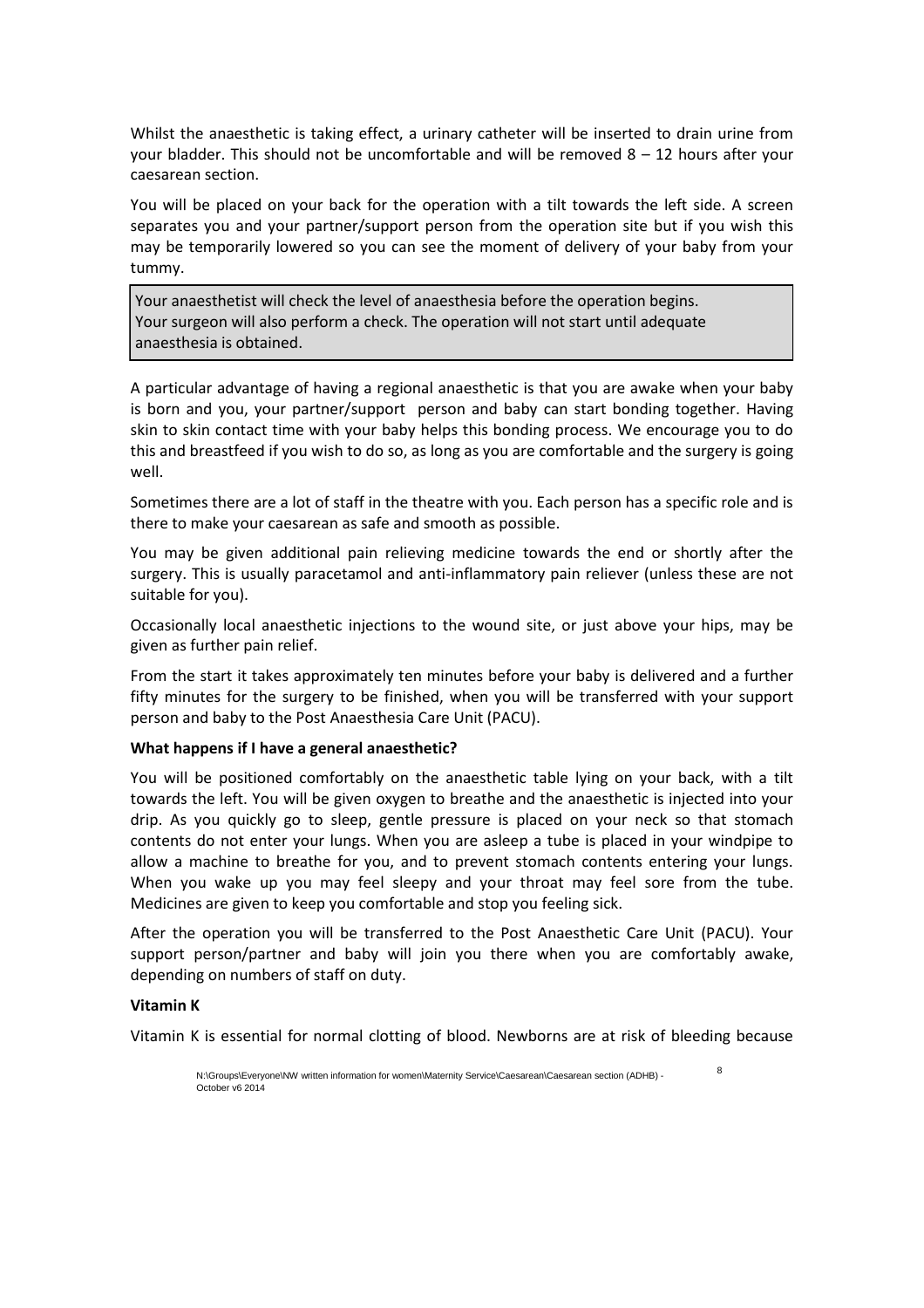vitamin K is produced in the gut only after micro-organisms are introduced. It would be good to have discussed this in detail with your Lead Maternity Carer (LMC) before the birth to enable you to make an informed choice. It can be given as either an injection into the baby's thigh muscle at birth or as 3 oral doses - at birth; at 5 days; and at 6 weeks of age. Vitamin K is medically recommended for all babies.

#### **Neonatal Intensive Care Unit (NICU)**

If your baby is admitted to the Neonatal Intensive Care Unit (NICU) your partner/support person can usually accompany the baby to the unit. If possible we will take you via NICU to see your baby before you go to the ward.

#### **Post Anaesthetic Care Unit (PACU).**

From the operating theatre you will be transferred to the PACU with your baby and partner/support person. During this recovery time you will be carefully monitored by the Nursing recovery staff. If you choose, you are welcome to have/continue skin to skin contact with baby and will be given help as needed with breastfeeding.

You will normally be allowed to drink water once in PACU.

Please feel free to take photos of mother and baby, whilst respecting the privacy of other patients.

The effects of a regional anaesthetic should wear off over approximately 2-3 hours. After 1-2 hours you will be transferred to a postnatal ward—Tamaki Ward or Wards 96/98.

Please note:

 visiting is restricted to one support person only because we need to monitor your recovery closely.

please do not use cell phones to make or receive calls.

If you have had a general anaesthetic your partner/support person will visit as soon as you are comfortably awake. You will be given help to nurse baby safely.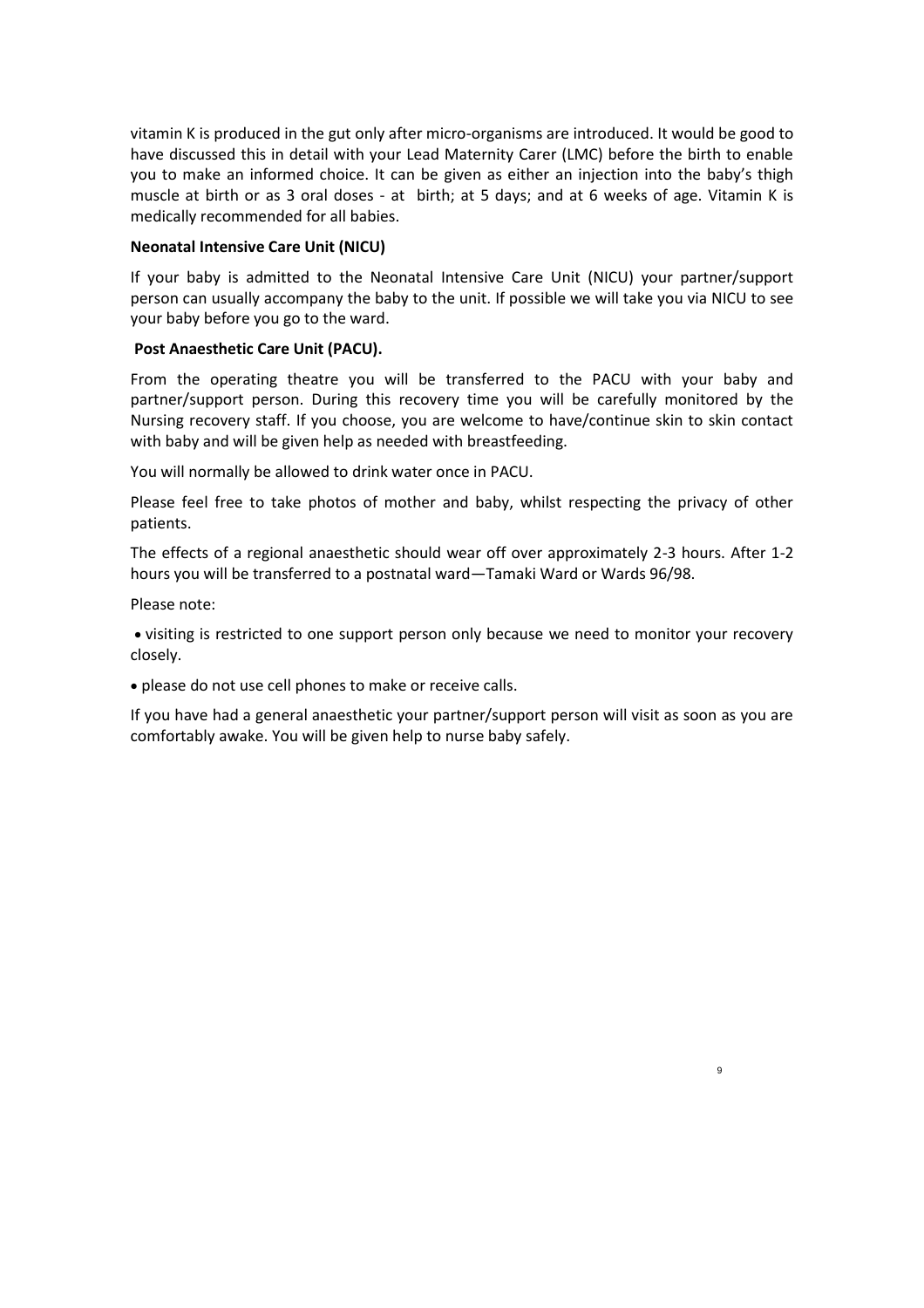## Enhancing your recovery after your caes. **section. (EROS)**

Enhanced recovery is a programme specifically designed to accelerate recovery after surgery and improve patient experience. It has a structured approach to care in which you are actively involved and encouraged to set goals for your recovery.

For enhanced recovery after caesarean section you should:

#### **First 24 hours after Caesarean Section:**

- drink clear fluids as instructed in preassessment until 2 hours before your surgery time. This has been shown to improve your comfort and reduce nausea and sickness.
- take a non fizzy carbohydrate drink (which will be given to you to drink in ORDA or you may have been given one to drink at home). This has been shown to reduce the stress of the operation on your body, so helping your recovery.

Please note it is not suitable for everyone, for example if you are diabetic or have developed diabetes in the pregnancy. So please do not get concerned if you do not get one.

- It is important that you have the clear fluids as instructed.
- you should drink water and start postoperative pain relieving medications in PACU.

#### **On the postnatal ward your goals to enhance your recovery are:**

- aim to drink normally.
- have a snack or light meal.
- start mobilising 6-8 hours after your operation such as moving from your bed to sit in a chair or taking a short walk round your room.
- YOUR MIDWIFE WILL CHECK IT IS SAFE FOR YOU TO GET OUT OF BED.
- feed your baby.
- your bladder catheter will be taken out 8 -12 hours after the caesarean section.

*Please note:* 

Some of these activities may not be possible if your caesarean operation is in the afternoon.

#### **24-48 hours after Caesarean Section, your goals are:**

- $\bullet$  eating and drinking your usual diet.
- have a shower (with assistance).
- change into your own clothes (loose fitting).
- moving regularly such as walking around your room; walking to the bathroom; moving from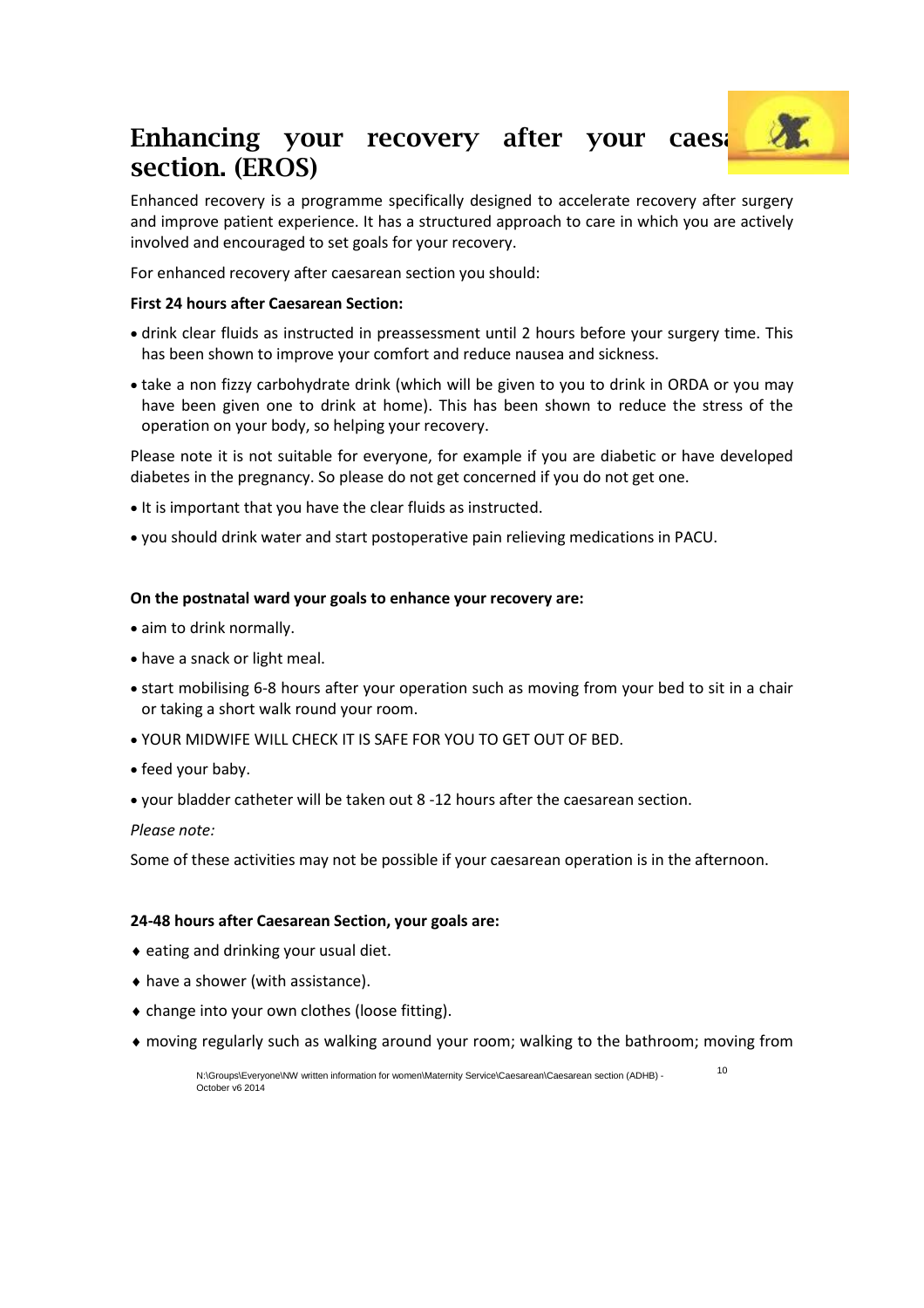your bed to sit in a chair.

- feeding and caring for your baby.
- stopping your pain pump.
- taking regular oral pain relievers.
- possible transfer to Birthcare/home if planned.

#### **48-72 hours after Caesarean Section, your goals are:**

- eating and drinking your usual diet.
- self washing and dressing.
- regular walking around the ward and to the bathroom.
- performing all cares for your baby
- ◆ taking regular oral pain relievers.
- possible transfer to Birthcare if planned, or to home.

Care for your baby may influence the time of your discharge/transfer to Birthcare, even though your recovery has been as good as expected.

You will be given a diary so that you can record your progress. Relatives/friends can help. It is not compulsory.

#### **Pain Relief after your Caesarean Section.**

Your pain relief will be a combination of regular oral pain relievers and a pain relieving pump.

#### **Pain Relieving Pump.**

The pump is safe and under your control.

There are two types of pain relieving pump. You will have either:

1. A Patient Controlled Intravenous Analgesia Pump (PCIA).

This contains morphine, a strong pain reliever and is connected to your cannula in your vein. When you press the button on your hand held controller the morphine is delivered into your blood stream.

#### **OR**

2. A Patient Controlled Epidural Analgesia Pump (PCEA).

This contains pethidine, a strong pain reliever.

If you have an epidural catheter left in your back after your anaesthetic, you will have this type of pump.

It is connected to the epidural catheter. When you press the button on the hand held controller the pethidine is delivered into your epidural space. This will not affect your ability to move. It is also important to avoid using hot or cold packs, or hot water bottles whilst you are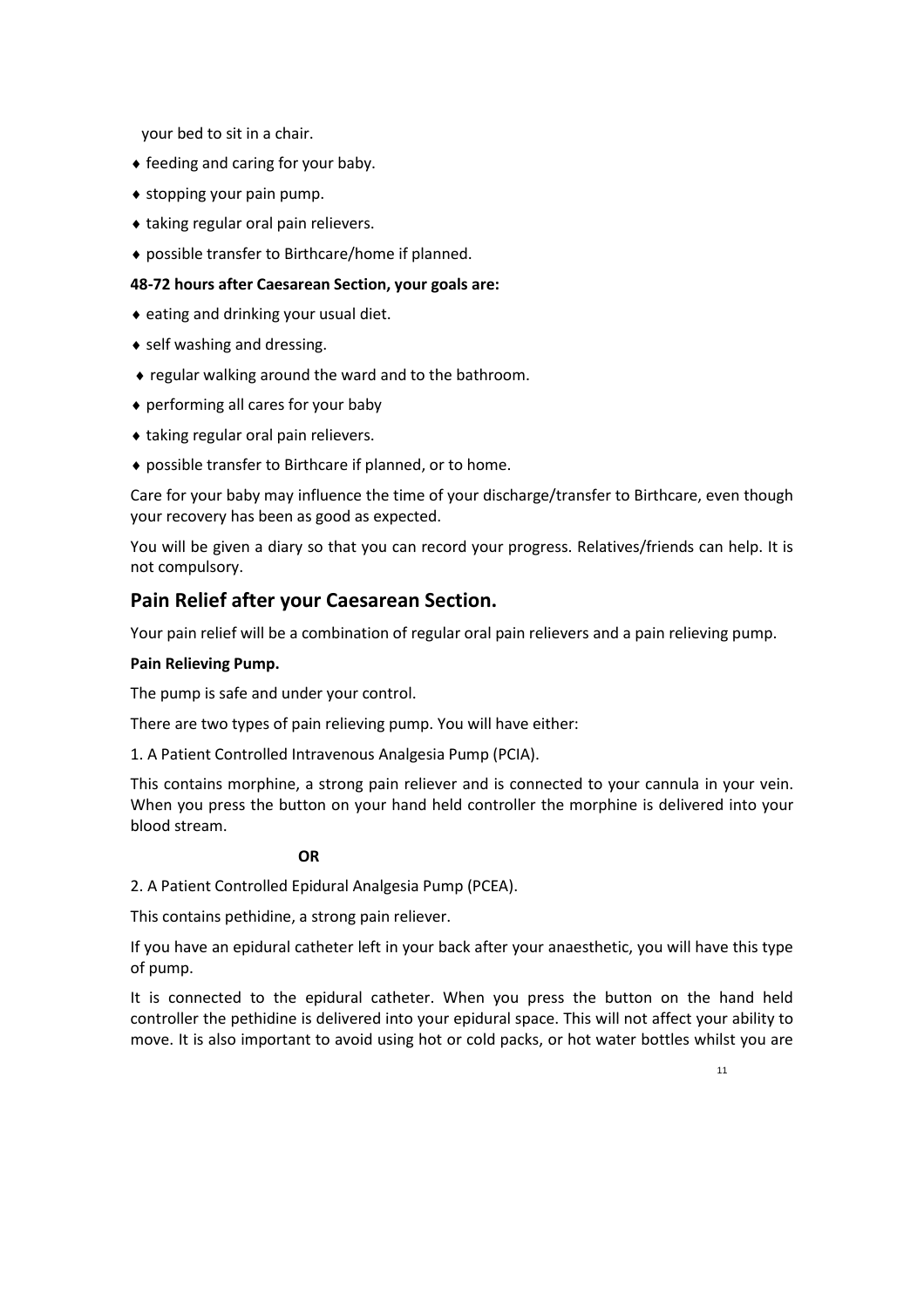still numb from your anaesthetic or whilst your epidural is in progress.

The anaesthetist will decide which type of pain pump you have after discussion with you in the preassessment clinic and/or when you arrive in ORDA.

Both types of pain relieving pump will help to keep you comfortable after your caesarean operation. They are safe with breastfeeding.

You will usually have the pain relieving pump for 24 hours. The recovery nurses and the midwives on the ward will explain and show you how to use the pump.

#### There are photos of the pumps on the middle page of this booklet

#### **Oral Pain Relief.**

In addition to the pain relieving pump you will have regular oral pain relief:

- This will be paracetamol with breakfast, lunch, dinner and bedtime, and an anti-inflammatory pain reliever such as Voltaren or Ibuprofen (unless these are not suitable for you).
- It is important that you take these tablets regularly as they may help to decrease your drug requirement from the pain relieving pump. You should continue taking them after you leave hospital until pain no longer affects you (usually 7-14 days after surgery)
- You may also have oral opioids M-Eslon (or Oxycodone if morphine is not tolerated). These are strong pain relievers and are given either on a regular basis for up to 3 days, or as needed.
- A short acting morphine tablet (Sevredol) can be given when you no longer need the pain pump but need more pain relief than paracetamol and the anti-inflammatory pain relief give on their own. It is fast acting, becoming effective within twenty minutes.
- Tramadol may also be used for relief of moderate pain when you no longer have your pain pump. This medicine takes about thirty minutes to be effective.

#### There are photos of the tablets on the middle page of this booklet

#### **ALL THESE MEDICATIONS ARE SAFE TO TAKE WHILST BREASTFEEDING YOUR BABY.**

#### **Side Effects**

- Possible side effects of the pain relieving medicines may include nausea, vomiting, constipation and itch.
- If you experience any of these please let your midwife, obstetrician or pain team know.
- Medication is available to prevent or reduce these side effects.
- Please be aware that whilst there is no advantage to you feeling pain after your caesarean, some discomfort is normal as long as it does not significantly affect your activities.
- The pain team will visit you daily for as long as you need the pain relieving pump, and will give you advice on any aspect of your pain relief.

#### **Postnatal care and Discharge Planning**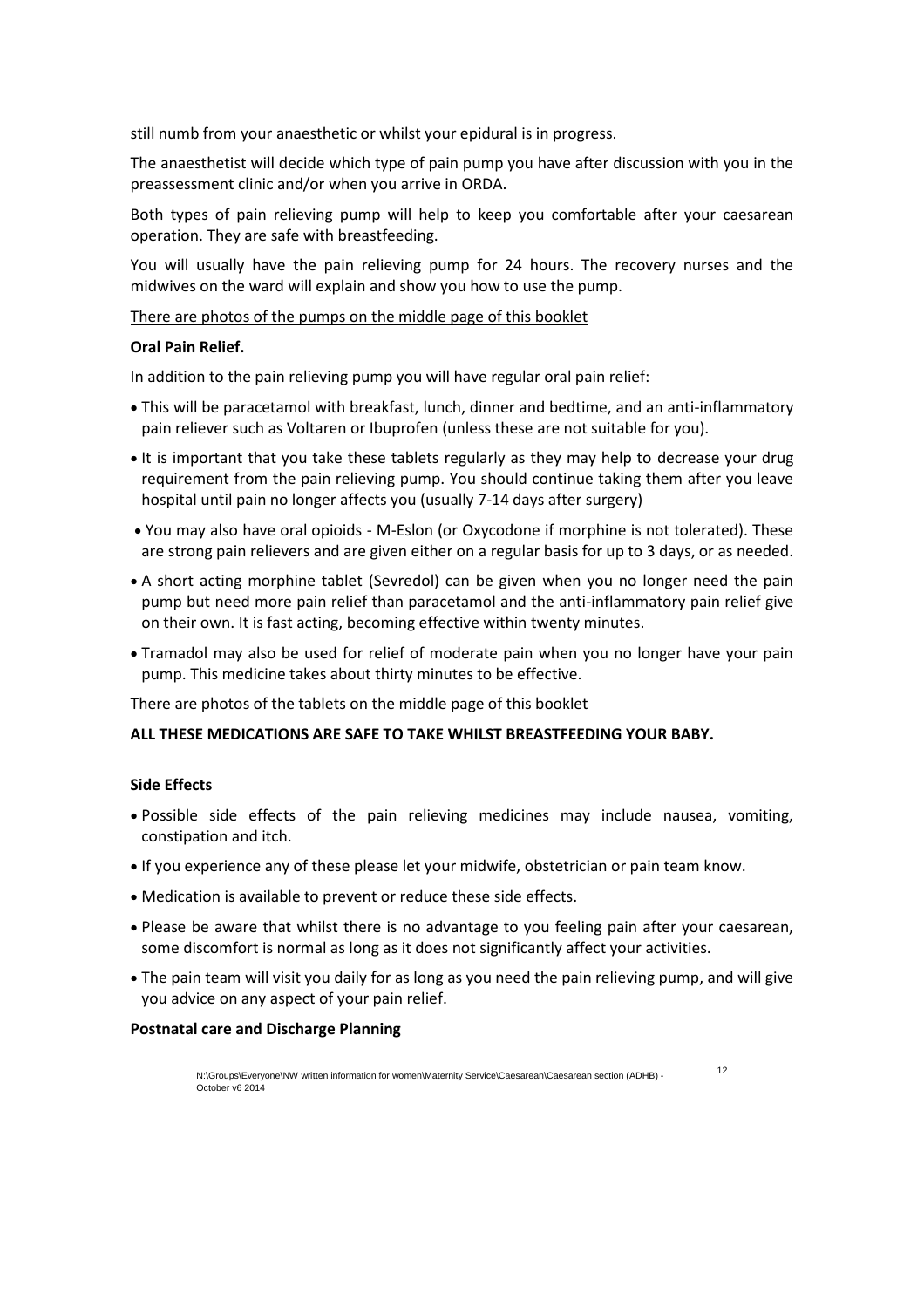Birthcare and National Women's work in partnership to provide quality postnatal care for women.

Birthcare is a stand alone maternity unit in the grounds of the Domain. It is staffed by experienced midwives 24 hours a day, 7 days a week. At Birthcare you will have access to expert breastfeeding support by a midwife and/or lactation consultant, paediatric care and physiotherapy services. Birthcare provides oral pain relief for women.

Your stay at Birthcare in a shared room is free if you are eligible for publicly funded treatment.

With the Enhanced Recovery Programme we would hope that you will be able to transfer to Birthcare or home 24-48 hours after delivery. However, if you or your baby continue to need medical supervision, you will stay at Auckland City Hospital.

The length of your postnatal stay will vary depending on your clinical need, but on average will be 24 -72 hours if you stay at Auckland City Hospital.

Please discuss your discharge planning and post natal care with your Lead Maternity Carer (LMC).

• Birthcare website - [www.birthcare.co.nz](http://www.birthcare.co.nz/)

#### **Emotional aspects associated with Caesarean birth**

Although some women are pleased to be having a caesarean, it is not uncommon to have feelings of anxiety, failure or guilt. You may have found having to have a caesarean traumatic and upsetting and feel cheated about not having the birth you had planned for. Talking these feelings through with your partner, family members, your doctor and midwife may help. You may also like to talk about the plan for future pregnancies.

Partners' feelings are important too. They may also feel a sense of failure, anger, guilt or helplessness. Talk to each other about your feelings. Partner support is important to you at this time.

For some women bonding with baby happens straight away, whereas for some women it takes longer. Regardless of the type of delivery you have, bonding will happen.

Give yourself time to get to know your baby.

#### **Caring for your baby**

Breastfeeding your baby either during or as soon as possible after the operation will help to establish your milk supply.

Initially, your midwife will help to care for your baby and help position you both comfortably for breastfeeding. Some women experience a delay with milk "coming in" after a caesarean. Keep feeding the baby regularly to help your milk supply get established.

Some babies can be mucousy for about 48 hours following the birth. This is not usually a problem but occasionally gentle suctioning may be needed. If your baby is unwell and has to be cared for in the newborn unit you will be encouraged to visit often and to express milk for your baby.

On the second night it is normal for babies to be more unsettled. Please read "*Baby's second*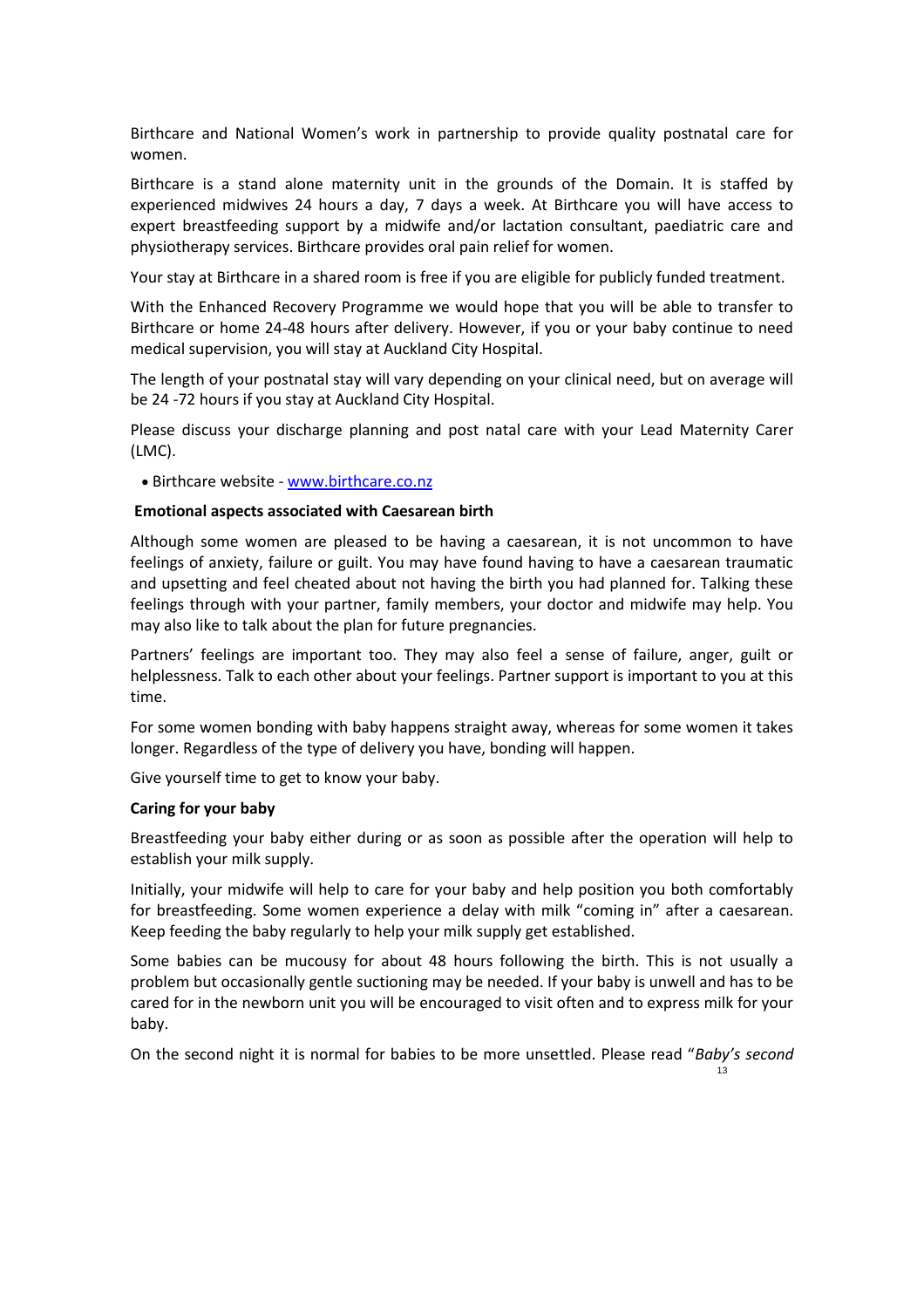*night*" which is available in your room

#### **More tips to help your recovery in the hospital and at home.**

Do not over tire yourself. A morning or afternoon rest can be helpful. The kinder you are to yourself and the more assistance you accept the sooner you will return to full health. Your midwife is there to help. Please ask for assistance as she may not be aware of all your needs.

Remember to eat well and drink plenty of fluids.

Do not let visitors over tire you - limit them if necessary. You can ask your partner and midwife to assist you to control the number of visitors. Aim to rest when the baby is asleep.

To aid healing of the wound we recommend that you avoid lifting for up to six weeks after your surgery. This includes lifting other children, full laundry baskets, nappy buckets and heavy groceries. We also suggest you avoid vacuuming and that you do not drive a car for approximately four to six weeks after your caesarean. After this time begin to resume normal day to day activities, as you feel able to.

Your LMC will continue to provide your postnatal care for up to six weeks. Discuss any concerns you have with your LMC. This could include discussion about your recent surgery as well as advice for future pregnancies. You will be referred to a well child provider for on-going followup of your baby.

#### **Can I have a normal birth in future?**

At National Women's, we encourage women who have had a caesarean to plan for a vaginal birth after caesarean (VBAC) in their next pregnancy. A VBAC is the safest outcome for both you and your baby. At National Women's two out of three women who attempt VBAC will have a vaginal birth.

We recommend waiting at least one year before having another pregnancy in order to allow the womb to heal from your caesarean and thus be able to plan a safer VBAC. Please discuss contraception with your midwife or GP to better plan the right timing for your next pregnancy.

We recommend discussing with your midwife or the doctor who performed your caesarean the reasons you had your caesarean, and if there is a medical reason you could not attempt a VBAC in your next pregnancy. You can refer yourself to the Positive Birth After Caesarean (PBAC) Clinic at Greenlane to discuss your childbirth options for your next pregnancy. There is also a helpful video about a PBAC Clinic visit on the national women's website at the following link:

<http://nationalwomenshealth.adhb.govt.nz/health-information/information-videos#PBAC>

For any further information regarding the PBAC clinic please call 080072221 (08004pbac1)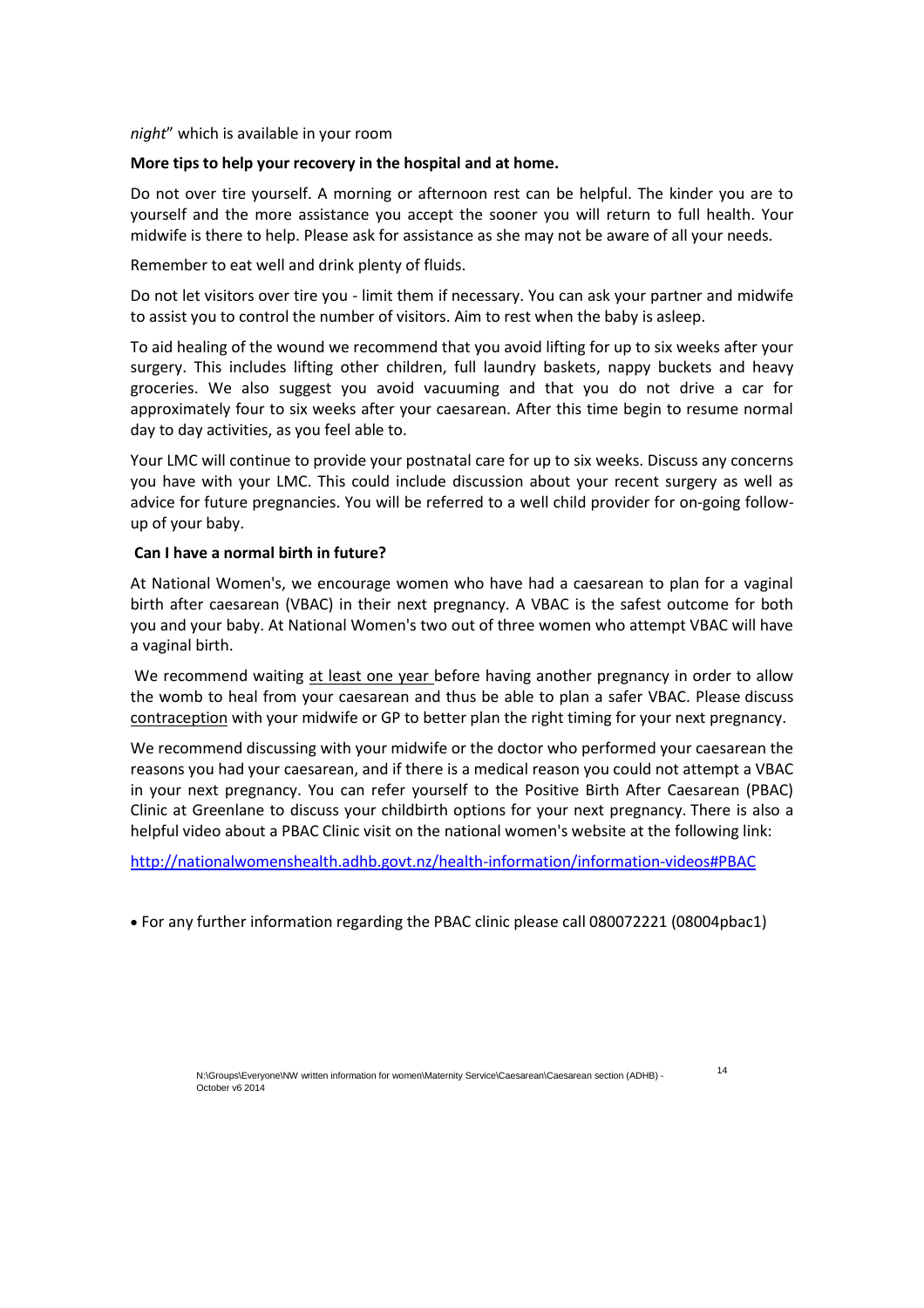#### **Additional Resources**

**Information about pain relief and anaesthesia:**

[http://www.labourpains.com/](http://www.labourpains.com/UI/Content/Content.aspx?ID=5)

**National Women's Health Website** 

A–Z Fact Sheets - C - Caesarean <http://nationalwomenshealth.adhb.govt.nz/health-information/a-to-z-fact-sheets#Clist>

#### **Mokopuna Ora**

Healthy pregnancy, baby and parenting information <http://mokopunaora.nz/>

#### **Raising Children Network (Australia)**

Bathing your baby and other useful videos in 13 different languages [http://raisingchildren.net.au/articles bathing\\_newborn\\_video.html/context/819](http://raisingchildren.net.au/articles/bathing_newborn_video.html/context/819)

#### **Helpful contacts**

| National Women's Hospital            | 09 307 4949        |
|--------------------------------------|--------------------|
| Delivery Unit                        | 09 307 2888        |
| Social Work Counsellors              | 09 307 4967        |
| Maternal Mental Health               | 09 630 9943 x 4454 |
| <b>Health Advocates Service</b>      | 0800 555 050       |
| La Leche League (breastfeeding help) | 09 846 0752        |
| Post Natal Distress Support Network  | 09 836 6967        |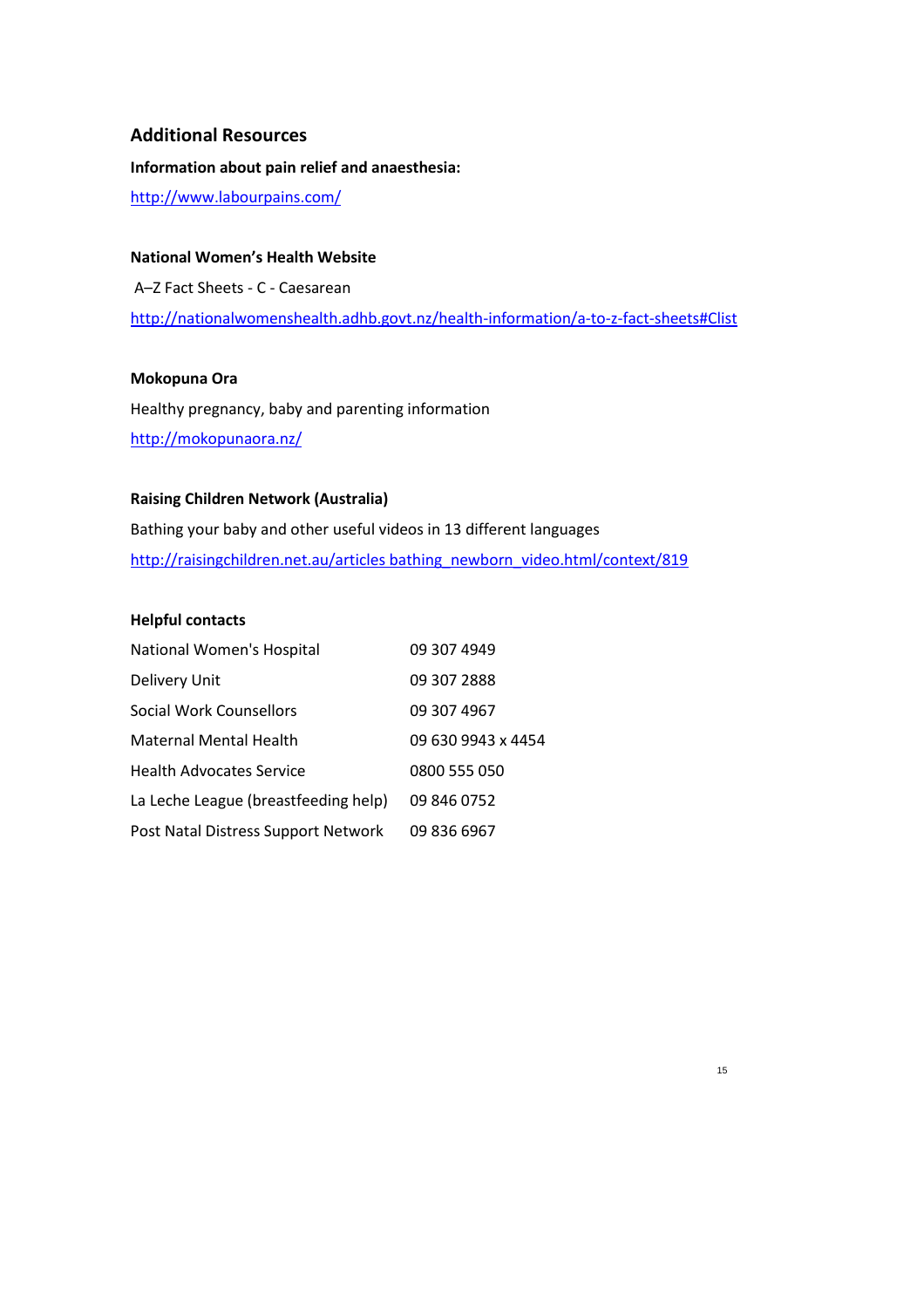Notes:

N:\Groups\Everyone\NW written information for women\Maternity Service\Caesarean\Caesarean section (ADHB) - 16<br>October v6 2014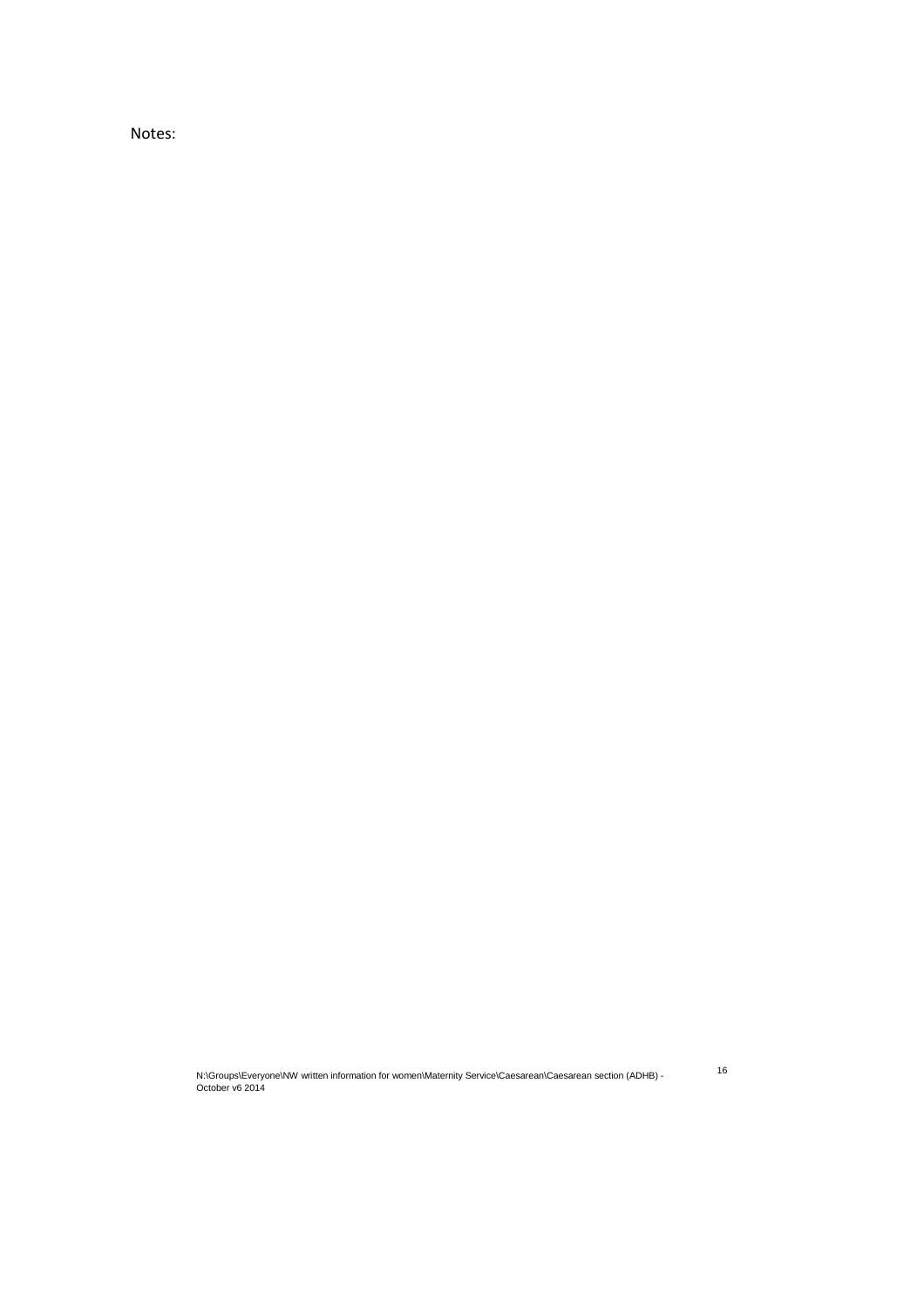Remember to immunise your baby as he/she grows and develops into a healthy child.

Immunise at 6 weeks; 3 months; 5 months; 15 months; and 4 years. If you are unsure talk to your family doctor or practice nurse about this to make an informed choice.

The National Women's Health website has good, accurate and up to date information which you may find helpful. www.nwhealthinfo.co.nz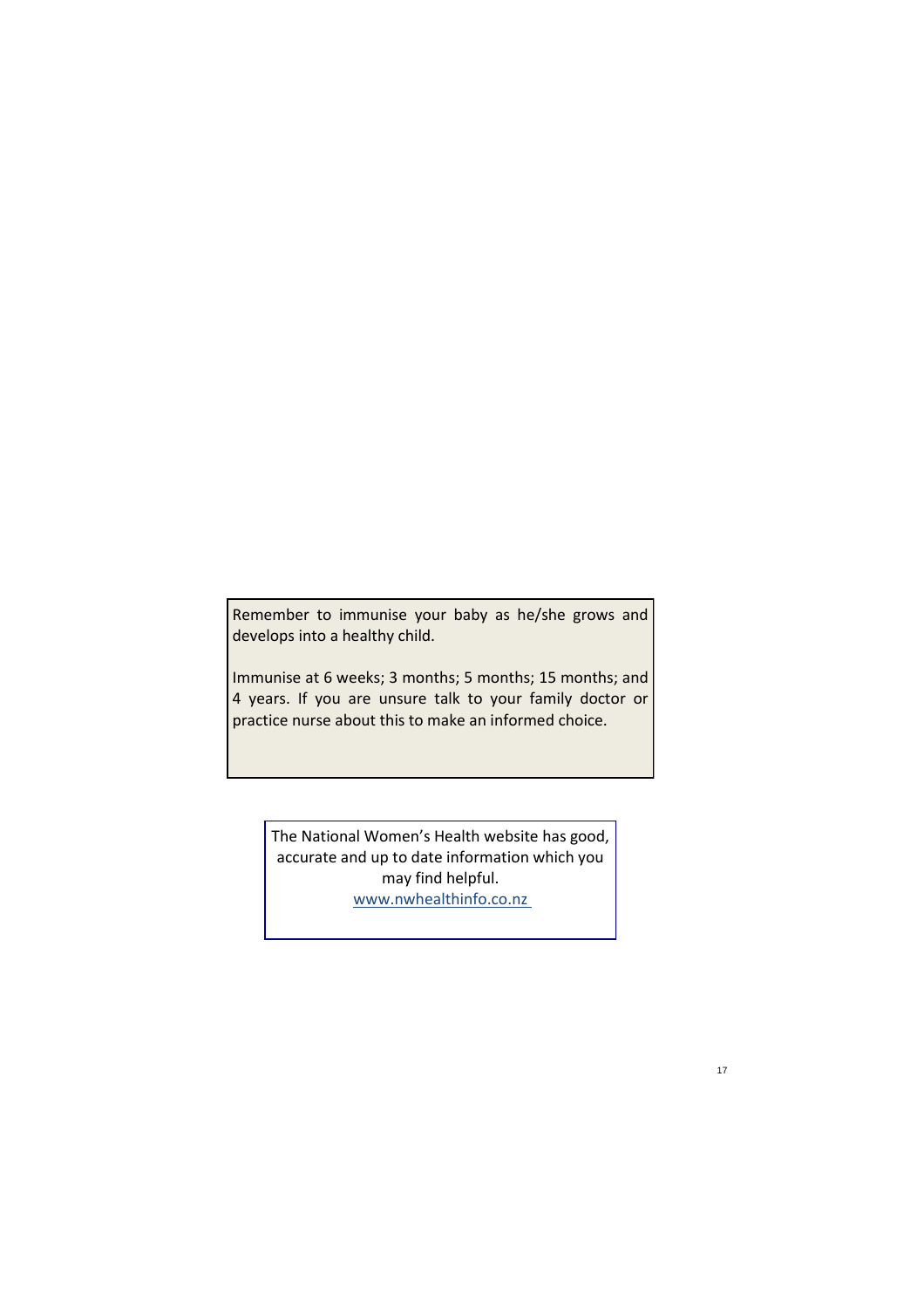

If yed transfer to Birthcare, all of the above ORAL pain relief will be available to you there. When you go home you will be prescribed Paracetamol, Voltaren (or Ibuprofen) and stronger oral pain relief if required.